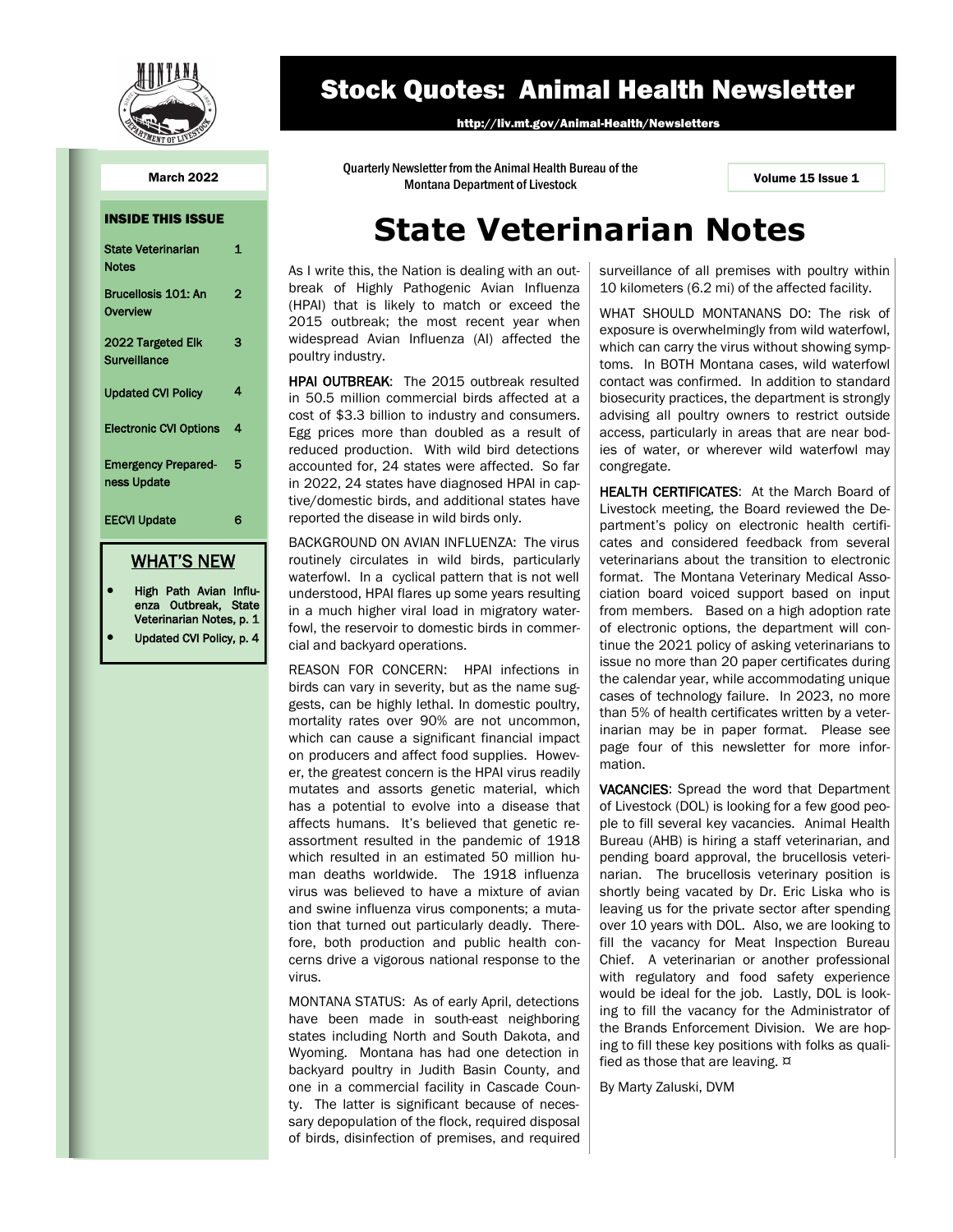Page 2

## **Brucellosis 101: An Overview**

In May of 2009 after Montana's September 2008 loss of brucellosis Class Free Status due to the discovery of two brucellosis affected herds in a twenty-four-month period, the Brucellosis Action Plan (BAP) was adopted by the Montana Board of Livestock. The BAP was a livestock brucellosis surveillance plan involving seven counties in southwest Montana. The BAP was developed with the intent to determine areas of livestock risk and to find any additional infected livestock through required surveillance in these counties. It was also intended to reduce the financial burden on producers statewide due to federal and trading partner regulations based on our brucellosis classification, and to ease trading partner concerns that the disease would spread via livestock beyond Montana's borders.

Montana regained class free status in July 2009 at which time the BAP transitioned to the Designated Surveillance Area (DSA) shrinking the area to portions of four Counties (Gallatin, Madison, Park and Beaverhead).

Since 2011, the Department of Livestock (DOL) has partnered with Montana Fish Wildlife and parks (FWP) in a live elk capture program designed to determine the extent of the disease on the landscape in elk. Understanding where brucellosis exists helps us determine where the boundary of the DSA must be to include livestock that may be at risk.

In States with a brucellosis wildlife vector, a Brucellosis Management Plan (BMP) must be in place to maintain Class free status. The three Greater Yellow Area (GYA) states (Idaho, Montana, and Wyoming) all have a BMP that is essentially outlined in the rules and administration of their respective DSAs. Each state's BMP is reviewed by USDA every 3 years for approval.

Additionally, United States Department of Agriculture (USDA) no longer requires a downgrade in Class status if the State in which affected herds are found can effectively quarantine and perform complete epidemiological investigations. Currently, Montana has four livestock herds under quarantine as brucellosis affected.

All four affected herds are within Montana's DSA. Two are in Madison County and two in Gallatin County. The two most recently discovered herds, the 2021 Madison County herd and the 2022 Gallatin County herd, found only one animal each at the time of discovery. Since the inception of the DSA in 2010, 12 herds (Figure 4) have been identified as affected. Elk have been found to be the most likely source in all affected Montana herds since 2010 following thorough epidemiological investigations.

The 2021 Madison County herd epidemiological investigation was simplified by the negative test on the animal the prior year and therefore only animals that ran adjacent to the infected animal since were required to be tested. Two small herds that had not yet tested were placed under quarantine, with DOL personnel able to quickly complete testing for the herds in order to lift quarantines. All adjacent animals were negative.

The 2022 Gallatin County herd's single animal also had a prior year negative test, again narrowing the scope of the epidemiological investigation. Despite the narrowed scope, multiple adjacent herds were still subject to quarantine as they had not completed whole herd testing since the 2021 risk period. Most of these herds will perform testing when they have completed calving this spring and again in the fall.

Historically, one affected herd is found each year but the effectiveness of the DSA has been demonstrated through the early detection of infected herds. At detection, the average infection rate of affected herds has been 0.45% (Figure 4) (range 0.04 - 2.55%). The success of early detection would not be possible without tremendous producer effort and the help of local veterinary practitioners. Each year, DOL performs a compliance assessment matching all sale and movement records with required testing. On a per animal movement or sale basis, the last few years have revealed a compliance rate of nearly 100 percent. ¤

By Eric Liska, DVM

| <b>Calendar Year</b>                                                                | 2010      | 2011     | 2011                        | 2013     | 2013       | 2014              | 2014     | 2016                | 2017     | 2018       | 2021       | 2022     | total        |
|-------------------------------------------------------------------------------------|-----------|----------|-----------------------------|----------|------------|-------------------|----------|---------------------|----------|------------|------------|----------|--------------|
| Affected Herd Size                                                                  |           |          |                             |          |            |                   |          |                     |          |            |            |          |              |
| ${\rm (approx.)}^*$                                                                 | 3,250     | 275      | 1,550                       | 1.100    | 700        | 2340              | 650      | 180                 | 1,100    | 1,450      | 582        | 170      | 13,347       |
| No of Reactors on                                                                   |           |          |                             |          |            |                   |          |                     |          |            |            |          |              |
| <b>Index Test</b>                                                                   | 4         |          | 1 (bull)                    | 3        | $1$ (bull) | 1                 | 1        | 2 (bulls)           | 1        |            | 1          |          | 24 (4 bulls) |
| Herd Prevalence (%)                                                                 | 0.12%     | 2.55%    | 0.06%                       | 0.27%    | 0.14%      | 0.04%             | 0.15%    | 1.11%               | 0.09%    | 0.07%      | 0.17%      | 0.59%    | 0.45%        |
| <b>Quarantine status</b>                                                            | Ongoing   |          | 7 months 36 months 8 months |          | 7 months   | 7 months          | 6 months | 9 months            | 8 months | Ongoing    | Ongoing    | Ongoing  | 12 herds     |
| <b>Disposition</b>                                                                  | Test out  | Test out | Test out                    | Test out | Test out   | Test out          | Test out | Test out            | Test out | Test out   | Test out   | Test out |              |
| <b>Adjacent Herd</b>                                                                |           |          |                             |          |            |                   |          |                     |          |            |            |          |              |
| animals(approx.)                                                                    | 7,000     | 3,000    | 10,000                      | 3000     | 800        | 22,000            | 1,500    | 4,000               | 450      | 4970       | 1300       | 1750     | 59,770       |
| <b>Adjacent Herd tests</b>                                                          |           |          |                             |          |            |                   |          |                     |          |            |            |          |              |
| complete                                                                            | Yes       | Yes      | Yes                         | Yes      | Yes        | Yes               | Yes      | Yes                 | Yes      | Yes        | Yes        | No       |              |
|                                                                                     |           |          |                             |          |            |                   |          |                     |          |            |            |          | 6 Madison    |
|                                                                                     | Gallatin/ |          |                             |          |            | Madison           |          |                     |          |            |            |          | 3 Park       |
|                                                                                     | Madison   |          | Madison                     | Madison  |            | <b>DSA</b>        | Park DSA | Beaverhead  Madison |          | Madison    | Madison    | Gallatin | 1 Beaverhead |
| <b>County</b>                                                                       | DSA       | Park DSA | <b>DSA</b>                  | DSA      |            | Park DSA seasonal | Seasonal | <b>DSA</b>          | DSA      | <b>DSA</b> | <b>DSA</b> | DSA      | 2 Gallatin   |
| Figure 4. Epidemiological investigations from 2010 to March 2022. Source: DOL Staff |           |          |                             |          |            |                   |          |                     |          |            |            |          |              |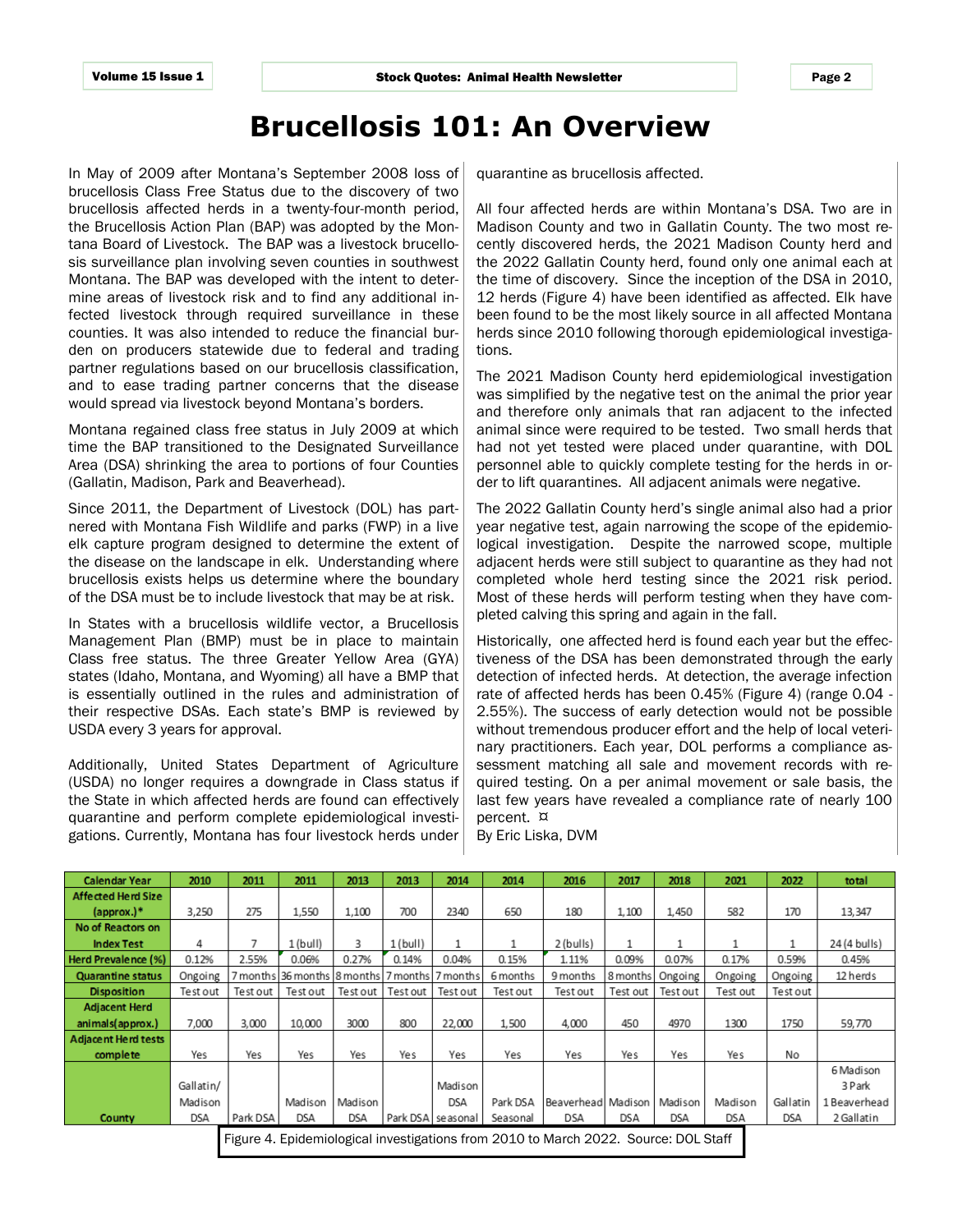# **2022 Targeted Elk Brucellosis Surveillance**

In 2011, Montana Fish Wildlife and Parks (FWP) initiated the targeted elk brucellosis surveillance project. Sampling efforts focus on one to two elk herds each year. Elk in targeted herds are captured and sampled to evaluate the prevalence and spatial extent of brucellosis exposure in elk herds. Global Positioning System (GPS) radio collars are deployed on a subset of elk to document elk movements, the extent of spatial overlap with livestock, and interchange between elk herds. Elk capture and sampling efforts for the current year of the project occurred January 27-29, 2022, in the northern portion of the Tobacco Root Mountains (HD333) and February 1– 4, 2022, in the southern portion (HD320; Figure 1).

A total of 100 female elk were captured and sampled in the northern Tobacco Root Mountains study area (HD333), (Figure 2). Zero of the 100 animals sampled tested seropositive for exposure to brucellosis, giving the herd an estimated seroprevalence of 0 (95% confidence interval: 0 - 0.037).

A total of 63 female elk were captured and sampled in the southern Tobacco Root Mountains study area (HD320), (Figure 3). Of these, 0 tested seropositive for exposure to brucellosis, giving the herd an estimated seroprevalence of 0 (95% confidence interval: 0 - 0.06).

Previously for the Southern Tobacco Root Mountains, 70 elk were sampled in 2014 and all tested seronegative



Figure 1. Elk brucellosis surveillance was conducted in the northern (HD333) and southern (HD320) portions of the Tobacco Root Mountains. The Montana Department of Livestock brucellosis designated surveillance area (DSA) is shown as a black dotted line. Source: FWP.

for brucellosis. FWP chose to re-sample this area in 2022 because two elk from the Ruby Mountains immediately to the south tested seropositive in 2020 and movement data suggests potential mixing between these two herds. No elk were fitted with GPS collars in this area because sufficient movement data was collected from the 26 collared elk of the 2014 capture effort.

Current information on the distribution of brucellosis exposed elk, including the results from the 2022 capture, indicates that



Figure 2. Capture locations of elk in the northern Tobacco Root Mountains south of Whitehall, Montana during January 2022. Source: FWP.

the Designated Surveillance Area (DSA) boundary encompasses the appropriate population of livestock that could have contact with infected wildlife. Following the 2022 captures and elk brucellosis test results, Animal Health Bureau (AHB) does not see a reason for an adjustment to the boundary of the DSA. Detections of seropositive elk outside of the boundary are a primary determinant in making recommendations for DSA boundary adjustments.

¤ By Eric Liska, DVM and Jenny Jones, Montana FWP



Figure 3. Capture locations of elk in the southern Tobacco Root Mountains near Sheridan, Montana during February 2022. Source: FWP.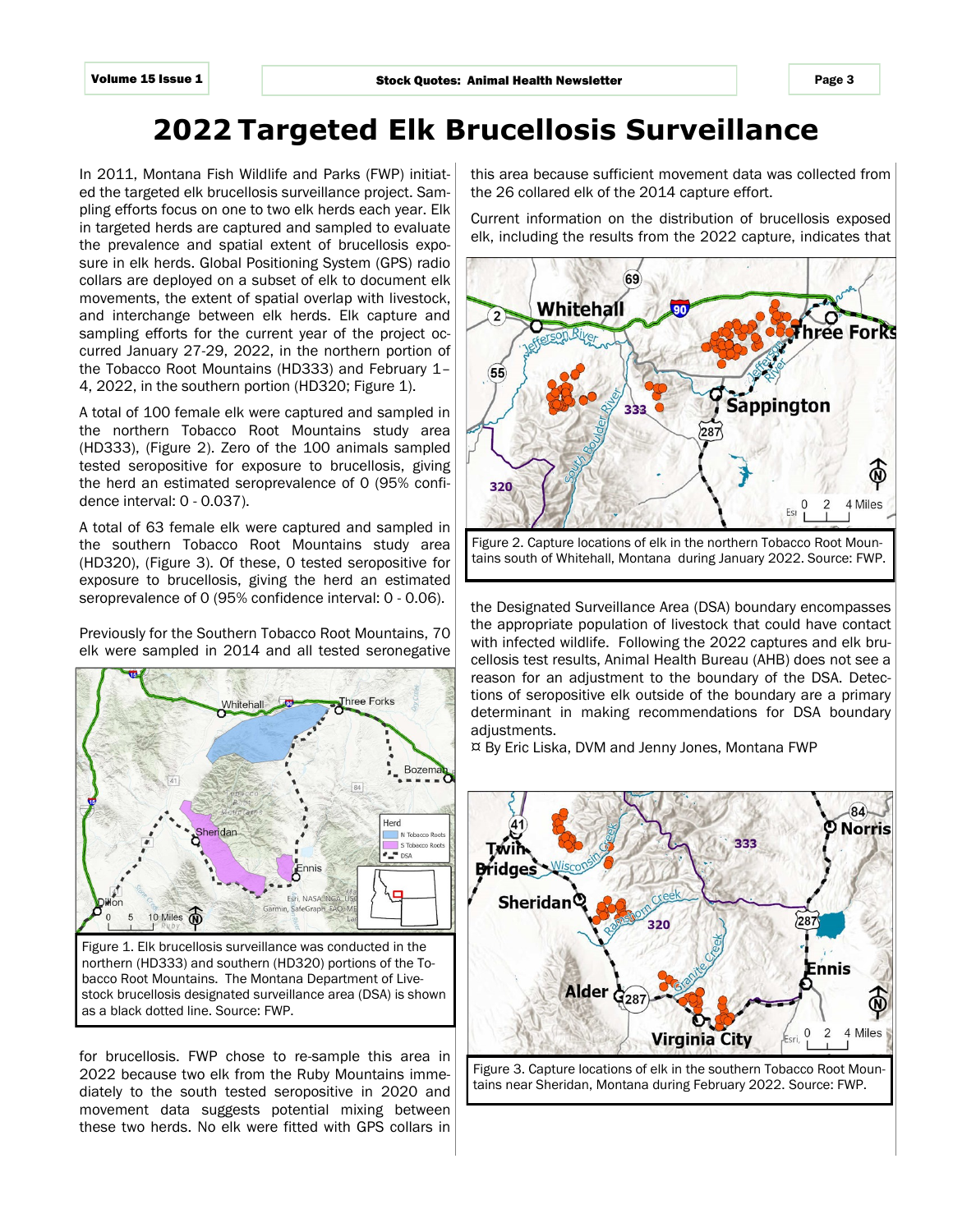# **Updated CVI Policy**

Following recent discussion at the Montana Veterinary Medical Association (MVMA) meeting and the January Board of Livestock (BOL) meeting, Department of Livestock (DOL) updated the policy on the use of electronic certificates of veterinary inspection (CVI).

DOL previously set an implementation date of January 1, 2021, to require all CVIs for Montana origin animals to be issued electronically. Based on feedback from MVMA, DOL delayed implementation, allowing veterinarians to write up to 20 paper CVIs during the 2021 calendar year, with full implementation set for January 1, 2022.

Montana veterinarians have done a tremendous job embracing and adopting the use of electronic technologies for CVIs. During the first two months of 2022, only seven of 3,181 export CVIs received by Animal Health Bureau (AHB) were issued on paper. This is an electronic adoption rate of 99.78%. DOL recognizes the learning curve associated with new technologies and again, thank you for all your and your staff's hard work.

With the recent announcement the AgMove platform will no longer be available, veterinarians are left with only one option for offline issuance of electronic CVIs. VET-CVI, a free option with offline capabilities, is expected to be available to Montana veterinarians in the coming months. Because of the limited options for the issuance of offline CVIs, DOL will extend the 2021 policy of a 20 paper CVI allowance through 2022.

Assuming adequate options for the offline issuance of CVIs, beginning January 1, 2023, the intended policy of requiring all CVI's to be issued electronically will be implemented. To clarify what constitutes justifiable instances to use paper CVIs and the required timeframe for reporting, DOL's policy on allowable use of paper CVIs will be 5% of total CVIs issued by an individual veterinarian.

Finally, DOL has also received inquiries on how the noncompliance will be issued. Consistent with other noncompliance issues, the Department will implement a progressive approach to compliance.

For veterinarians that fail to comply with this policy, the following sequential compliance steps will be taken:

- 1. Written notification of violation of Department policy. For interested veterinarians, the Department will provide additional training on the use of available platforms.
- 2. Request for a written plan outlining how the ongoing violation of DOL policy will be addressed. Assistance from Department staff will continue to be available.
- 3. Suspension or termination of deputy state veterinarian status per administrative rule 32.3.141. This is required for the issuance of CVIs by Montana veterinarians.

The 2022 CVI policy was voted on and approved by the BOL on March 18, 2022. ¤

By Tahnee Szymanski, DVM

# **Electronic CVI Options**

Since the Department of Livestock (DOL) transitioned to electronic Certificates of Veterinary Inspection (eCVI), some of the available eCVI options have changed. Global Vet Link (GVL) purchased AgMove and will be sunsetting AgMove on April 25, 2022. The information below details new options for offline issuance of eCVIs.

### myVETTECH

myVETTECH is a platform from a private company that offers electronic options for CVIs and Equine Infection Anemia (EIA) tests.

Advantages of myVETTECH:

- 1. Certificates can be issued offline and then uploaded when a veterinarian returns to internet service.
- 2. Pay per use: \$1.50 per health certificate and \$3.50 per EIA test form.
- 3. United States Animal Health Association (USAHA) Approved myVETTECH eCVI for bovine, sheep, pigs, goats, and equine.
- 4. myVETTECH requires no sign up fee or subscription fee.
- 5. Health Certificates upload automatically to the state of origin and the state of destination.
- 6. Offers bulk upload for large shipments of animals from multiple spreadsheet resources.

### Disclaimer:

myVETTECH is only available for upload on iOS (Apple) devices. Use of this product on Android devices is expected to be available April 2022.

### **VETCVI**

VETCVI has been created and paid for by DOL in order to further the transition to eCVIs.

Advantages of VETCVI:

- 1. Certificates can be issued offline and then uploaded when a veterinarian returns to internet service.
- 2. Free to Montana accredited veterinarians.
- 3. Has both large and small animal capabilities.
- 4. The application can be downloaded on any device (i.e., iOS or Android).
- 5. Will pull phone contacts from a veterinarian's phone and input it into the health certificate.
- 6. Health Certificates upload automatically to the state of origin and the state of destination.

### Disclaimer:

VETCVI is not expected to be available until June 2022.

DOL has extended the paper CVI issuance policy for 2022. Please see the first article on this page for more information on the Updated Electronic CVI Policy.

For more information, please visit https:// www.myvettech.org/. Please contact Sara Starkey with questions. 406-444-1587 SStarkey@mt.gov. ¤

By Sara Starkey, Compliance Specialist Brooke Ruffier-Hoopes, Import Office Manager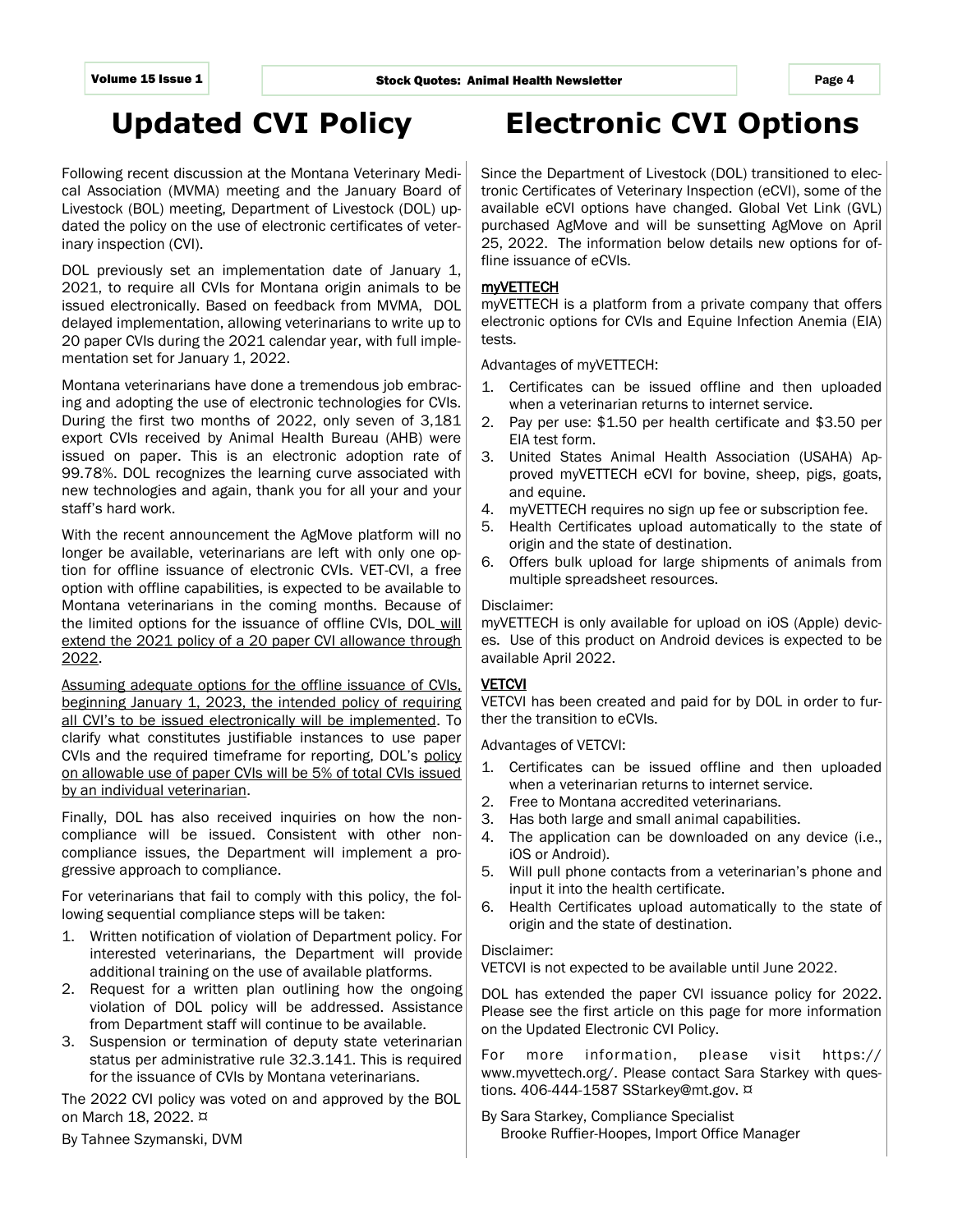### **Emergency Preparedness Update**

Department of Livestock (DOL) recently completed a twoday foot and mouth disease (FMD) exercise, focused on use of the Incident Command System (ICS) for management of a disease outbreak. The ICS exercise was a continuation of the fall 2021 ICS exercise discussed in the September 2021 [edition](https://liv.mt.gov/_docs/Animal-Health/Newsletters/2021_3rdQ_Vol_14_Issue_3_FINAL.pdf) of this newsletter and was designed to grow DOL's familiarity and confidence in the use of ICS. During the most recent exercise, DOL staff focused on use of the ICS structure to methodically manage a large scale event while working to address how stop movement controls will be implemented, how a surveillance zones will be structured, what controls will be in place for premises in a control zone, and how Montana will approach the potential use of vaccine to control a FMD outbreak.

The exercise is a one of several emergency preparedness activities DOL has planned for 2022 as we look to advance our capability to respond to a large scale disease outbreak.

In May 2022, DOL will hold a communications training for Department staff. The training will provide the tools needed to speak with media during a disease event as well as aid DOL in the development of a formal communications plan.

In June 2022, several DOL employees will attend a Carcass Management Train the Trainer Exercise in Washington State. This training is funded through Department of Homeland Security (DHS) National Animal Disease Preparedness and Response Program (NADPREP) funding. The training is specific to the use of composting as a means of carcass management during a foreign animal disease outbreak. The training is available to state, federal, academic and industry partners. If you are interested in composting, you can find more information about the training here: [bit.ly/MortalityCompostingApplication.](file:///S:/AHEALTH/2018%20-%20AHEALTH/Public%20Outreach/Newsletters/2022/1st%20Quarter/Submissions/bit.ly/MortalityCompostingApplication) Participants have the option of taking the United States Department of Agriculture (USDA) compost Subject Matter Expert (SME) certification exam. Attending the training and successfully passing the exam are two of three steps to becoming a USDA recognized compost SME.

In August 2022, DOL will be working with the National Pork Board (NPB) on a four-day functional exercise focused on the depopulation and disposal of swine during an emergency or disease outbreak. Montana was one of five states selected to participate in this exercise. The NPB has identified responding to a foreign animal disease (FAD) like African Swine Fever (ASF) as a top priority to prepare for in 2022. This exercise will provide an opportunity to focus and work on conducting a FAD investigation on an active hog production facility and to advance planning for the depopulation and disposal of swine in case of a large scale disease outbreak. Fortunately, many of the lessons can be applied across other species.

Finally, DOL will be moving forward with a series of tabletop exercises focused on the Secure Beef Supply (SBS) Plan. The secure food supply plans provide guidance for producers to prepare for a potential foreign animal disease outbreak to reduce the risk of disease introduction through enhanced biosecurity. Premises with plans in place may be able to continue to move animals during a disease outbreak, an important part of maintaining the viability of an operation and the livestock industry as a whole.

The tabletop exercises will introduce producers to the concepts and components of a SBS plan. Interested participants can have a biosecurity audit conducted on their operation as part of the planning process. In order to ensure that all producers interested in an on farm assessment done are able, DOL will be hiring a contract veterinarian. This position and the tabletop exercises are also funded through DHS NADPREP funding. Montana was awarded this funding in 2021. If you are interested in the contract position, please contact Dr. Tahnee Szymanski at (406) 444-5214 or tszymanski@mt.gov. Additional information will be provided in the coming weeks.

Efforts to advance DOL's preparedness capabilities are shaped by our participation in the 2018 Agricultural Response Management and Resources (ARMAR) exercise, a functional exercise simulating the first four days of a FMD detection in Montana. At the conclusion of the ARMAR exercise, DOL identified a list of to-do's based on deficits identified. Many of these have been accomplished or are areas of continued focus for DOL. As new trainings and exercises are completed, DOL continues to add to and refine our list of needs to ensure DOL is prepared to respond to a large scale disease outbreak.

Some recently identified to do's include:

- Identify mental health resources that will be available during an event for producers and responders.
- Contact and develop Memorandums of Understanding (MOUs) with other law enforcement agencies who will be needed to assist with stop movement orders.
- Draft specific instructions to agency partners that will assist with the stop movement.
- Consider MOUs with adjacent states and Canadian provinces on coordinated response activities and potential for business continuity during an outbreak.
- Develop a list of stakeholders that need to be updated during a disease event.
- Identify lists of carbon sources by location for composting.
- Establish or find an existing standard operating procedure (SOP) for cleaning and disinfection of personnel between animal visits.

Emergency preparedness is not a finite task DOL must complete. Instead, it must be continually revisited and revised and practiced to ensure our readiness. Despite the unending nature and the substantial work to be completed, DOL is pleased with the progress that has been made.  $\alpha$ By Tahnee Szymanski, DVM